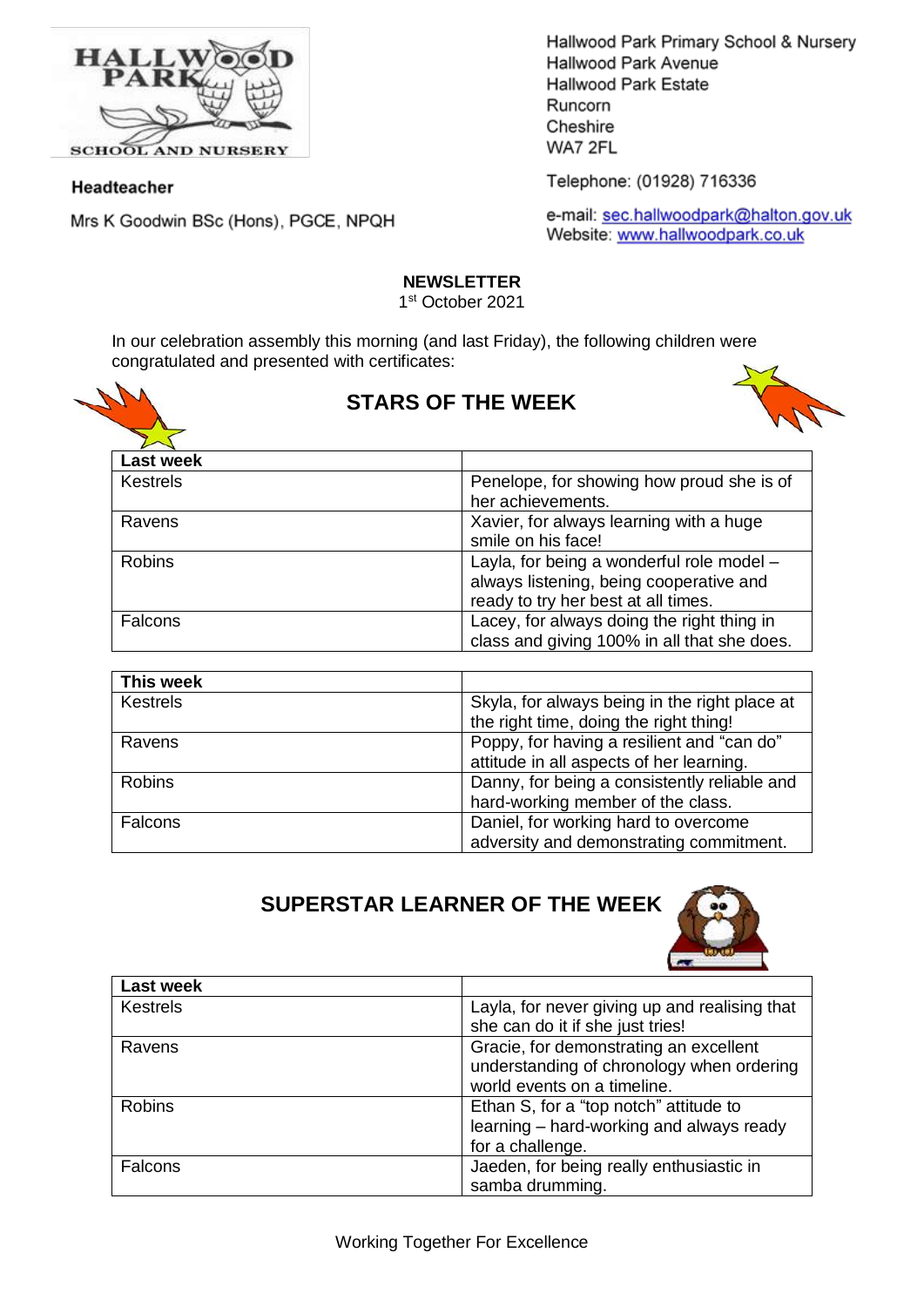| This week       |                                               |
|-----------------|-----------------------------------------------|
| <b>Kestrels</b> | Ebonie, for a great piece of independent      |
|                 | writing with lots of lovely language.         |
| Ravens          | Lacy, for always trying hard to include new   |
|                 | taught writing techniques in her own writing. |
| <b>Robins</b>   | Bridget, for excellent listening followed by  |
|                 | applying her new learning successfully.       |
| Falcons         | Kelsey, for beautifully presented work in all |
|                 | areas of the curriculum.                      |

### **Values**

Each month, we focus on a particular value that helps us to guide our thinking and behaviour. During October, we will be focusing on **kindness and good manners**. It is also **Black History Month** and so we will be learning about some historical figures who have contributed positively to our society.

### **Enjoy and Achieve – Aiming High**

Our Key Stage 1 children have been enjoying their Muddy Mondays, when they have explored our outdoor learning environment. They have also been contributing to this lovely autumn display in the classroom.